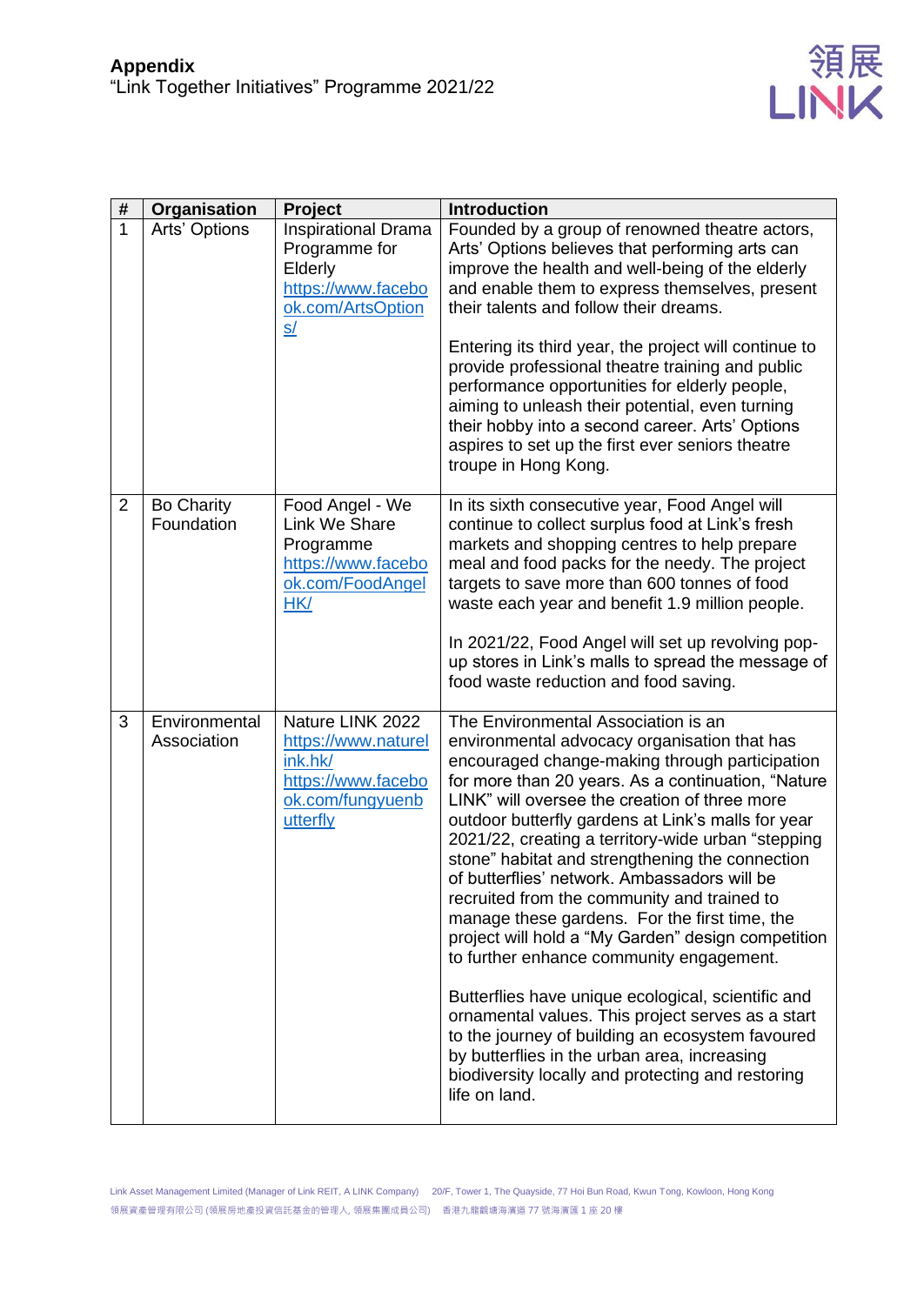

| #              | Organisation                                             | Project                                                                                                                            | <b>Introduction</b>                                                                                                                                                                                                                                                                                                                                                                                                                                                                                                                                                                                                                                                                                                                                                                                                                                                                                  |
|----------------|----------------------------------------------------------|------------------------------------------------------------------------------------------------------------------------------------|------------------------------------------------------------------------------------------------------------------------------------------------------------------------------------------------------------------------------------------------------------------------------------------------------------------------------------------------------------------------------------------------------------------------------------------------------------------------------------------------------------------------------------------------------------------------------------------------------------------------------------------------------------------------------------------------------------------------------------------------------------------------------------------------------------------------------------------------------------------------------------------------------|
| $\overline{4}$ | Hong Kong<br><b>Guide Dogs</b><br>Association<br>(HKGDA) | <b>Guide Dogs</b><br>Development<br>Programme<br>https://www.facebo<br>ok.com/HKGDA/                                               | Link has opened its properties for guide dog<br>puppies training since 2013 and has been<br>supporting HKGDA for eight years to increase<br>public awareness of guide dog services. In<br>2021/22, HKGDA will continue the local breeding<br>and training of guide dogs in Hong Kong, aiming<br>to benefit visually impaired persons and promote<br>an inclusive community.                                                                                                                                                                                                                                                                                                                                                                                                                                                                                                                          |
| 5              | InspiringHK<br>Sports<br>Foundation                      | <b>Sports LINK</b><br><b>Community Project</b><br>https://www.facebo<br>ok.com/ihksports/                                          | Established in 2012 with a vision of "Better<br>Youths, Through Sports", InspiringHK Sports<br>Foundation believes sports can increase social<br>mobility for the underprivileged youth, and at the<br>same time promote gender equality, social<br>inclusion and a healthy lifestyle.<br>The project aims to build confidence in<br>underprivileged youth in five districts through<br>professional long-distance running training. The<br>youth will design running routes for their own<br>districts to strengthen their sense of belonging to<br>their community. In order to promote sports for<br>everyone, the project also offers sports classes<br>for children, families and the elderly taught by<br>professional coaches. Sports hours will be<br>cumulated and converted to sports packs as gifts<br>to the elderly, which encourage participants to<br>give back to the community.     |
| 6              | Kwun Tong<br>Methodist<br><b>Social Service</b>          | <b>Integration Brings</b><br>Bountiful Joy in<br><b>Work</b><br>https://www.facebo<br>ok.com/KTMSS 職<br>樂無窮共融情-<br>103166958234377 | Founded in 1966, Kwun Tong Methodist Social<br>Service is an NGO dedicated to serving the<br>community in Kwun Tong, targeting children and<br>responding to the social needs of children and<br>adolescents living in poverty, disadvantaged<br>families and elderly living alone.<br>Running for the second year, the project<br>continues to connect Special Education Needs<br>(SEN) youth and seniors with dementia to<br>promote an inter-generational community. It will<br>provide a series of career planning workshops,<br>life and technical skills training and internship to<br>SEN youth and allow them to put theory into<br>practice and aims to increase their employment<br>opportunities in the future. By leveraging the<br>characteristics of SEN youth, they will serve<br>seniors with dementia through activities such as<br>microfilm, DIY market and carnival for elderly, |